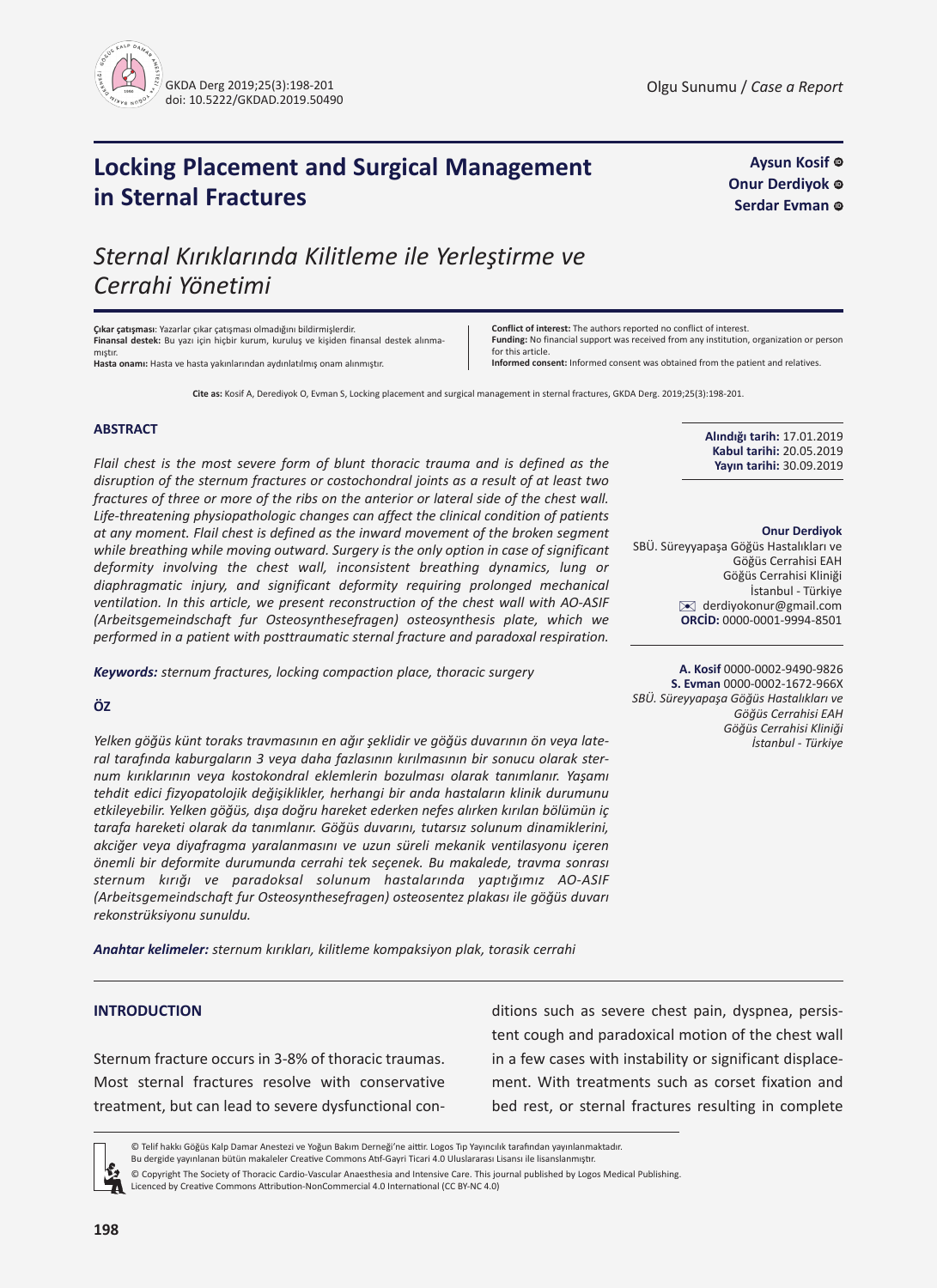cortical deterioration can be managed conservatively. Conservative treatment, however, in apparently displaced sternal fractures, can often result in sternal uncoiling, chronic pain, and paradoxical respiration due to multifaceted motion in patients who fall frequently  $[1]$ . In our study, we presented a patient who developed paradoxical respiration after a traffic accident, treated with sternal osteosynthesis plate and chest wall reconstruction.

# **Case presentation**

A 48-year-old man applied to our emergency department after sustaining blunt chest trauma resulting from a traffic accident. Fracture or crepitation was not palpated on physical examination. Sternal region was sensitive to palpation. Vital findings were stable. The airway did not cause any disturbance in breathing and circulation. On posterior anterior (PA) chestotX-ray, rib or sternum fractures could not be detected (Figure 1). A thoracic computed tomography (CT) examination revealed a sternal fracture in only one section (Figure 2). After the first intervention in the emergency department, he was detained in the intensive care unit (ICU). During the next two days of conservative management (pain control, negative balance of



**Figure 1. Posterior anterior chest X-ray or sternum fracture was not detected. pneumothorax or hemothorax.**



**Figure 2. Thoracic CT showed a fracture of approximately 1 cm in size in the sternum.**

fluids,  $O_2$  support, and chest physiotherapy) the pain and general condition of the patient did not improve. Because of paradoxical respiration developed approximately 72 hours after the traffic accident, the patient was connected to mechanical ventilation (Figure 3). The length of the screws was pre-determined with the aid of CT scan adjusted to the distance between the anterior and posterior cortices of the rib cage. Under general anesthesia, with the patient laid in supine position a vertical



**Figure 3. Density enhancement in the right hemithorax upper zones and mediastinal upper regions on anterior posterior chest X-ray following paradoxical breathing.**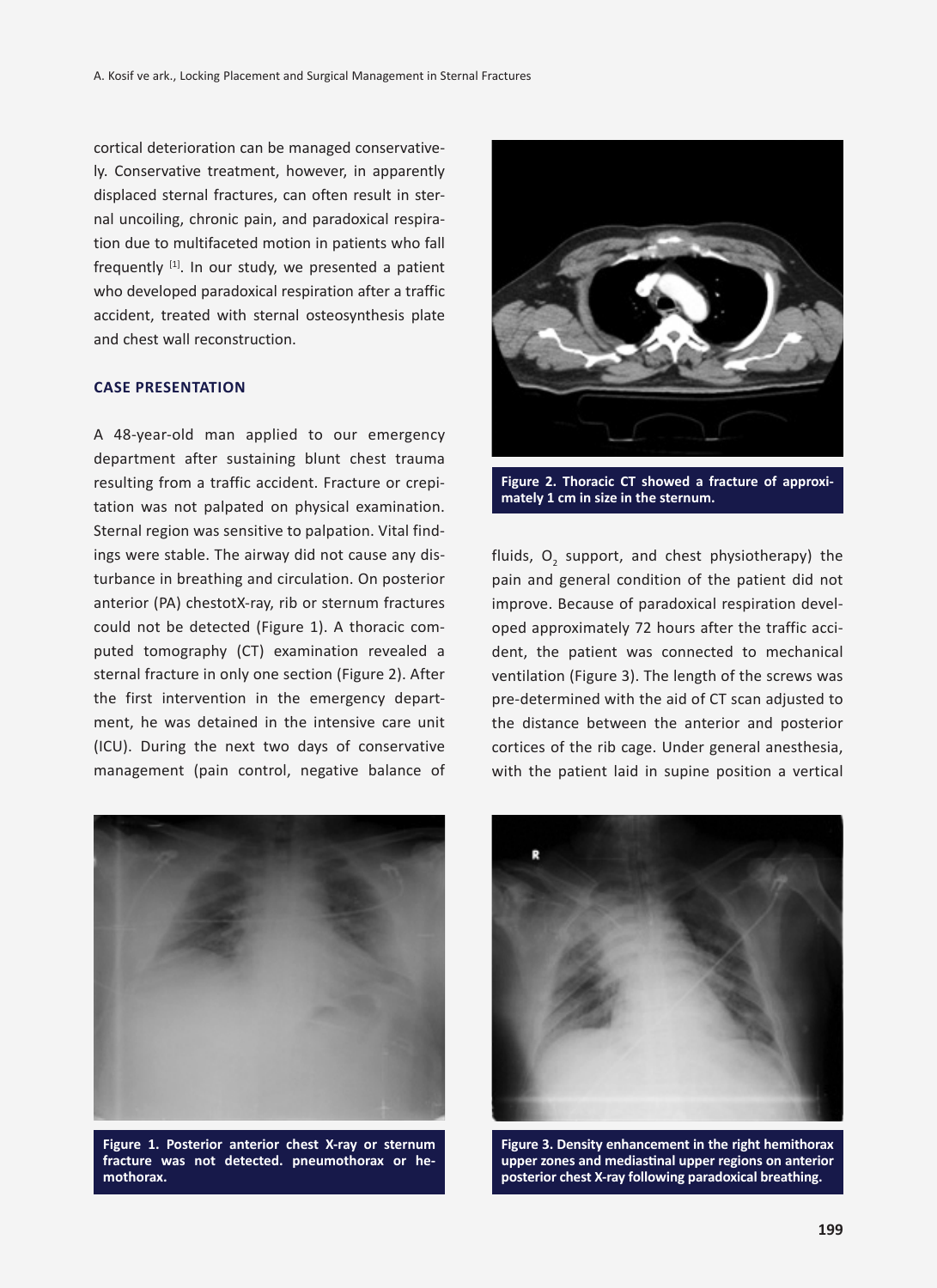

**Figure 4. The fracture was reduced and secured with the help of screws by using a lock plate.**

incision was made on the palpable deformity in the middle line instead of the fracture. The hematoma was evacuated; the fracture was reduced and secured with the help of screws by using a lock plate (Figure 4). After 24 hours postoperatively, the patient was separated from the mechanical ventilation (Figure 5). He was discharged four days postoperatively. No pathology was observed in 3 month follow-ups.

# **Discussion and Conclusions**

Blunt chest trauma is usually detected after a traffic accident. Flail chest is seen in 6% of blunt chest trauma patients and results in a in-patient mortality of up to  $33\%$  <sup>[2]</sup>. In addition, morbidity rates are higher related to the frequent need for mechanical ventilation, accompanying injuries, all complications associated with intubation and ventilator-associated pneumonia. Traditional flail chest management consists of pain control (including epidural anesthesia), use of noninvasive ventilation and mechanical ventilation<sup>[3]</sup>. This is reflected by relatively long and costly accommodation in the ICU which has been investigated only in a few randomized controlled studies [4].



**Figure 5. Postoperative 2 days posterior anterior chest X-ray.**

The most common treatment for a thoracic fracture is corset fixation and bed rest or steel wire fixation. Conservative treatment, however, often fails in the case of apparently displaced sternal and rib fractures. Possible indications for surgical treatment include severe or persistent pain; respiratory failure requiring mechanical ventilation; deformity or instability of the sternum as well as displaced, overlapping, or crushed fractures; steeper upright posture and restraint of trunk movement [5]. Divisi et al. indicated that the possible injury of the underlying vascular structures should also be taken into consideration. Steel wire fixation is widely used in longitudinal sternotomies, but usually fails in horizontal fractures and in boiling. Various methods have been explored to overcome this problem. These include increasing tensile strength, and even incorporating strand iron plates to increase intramedullary coverage. However, due to the low number of cases using the methods described, it has been stated that experimential trials will be reduced [6].

The use of lock plates is important due to their advantages in biological internal fixation. The principle of a locked plate is based on the fixation between